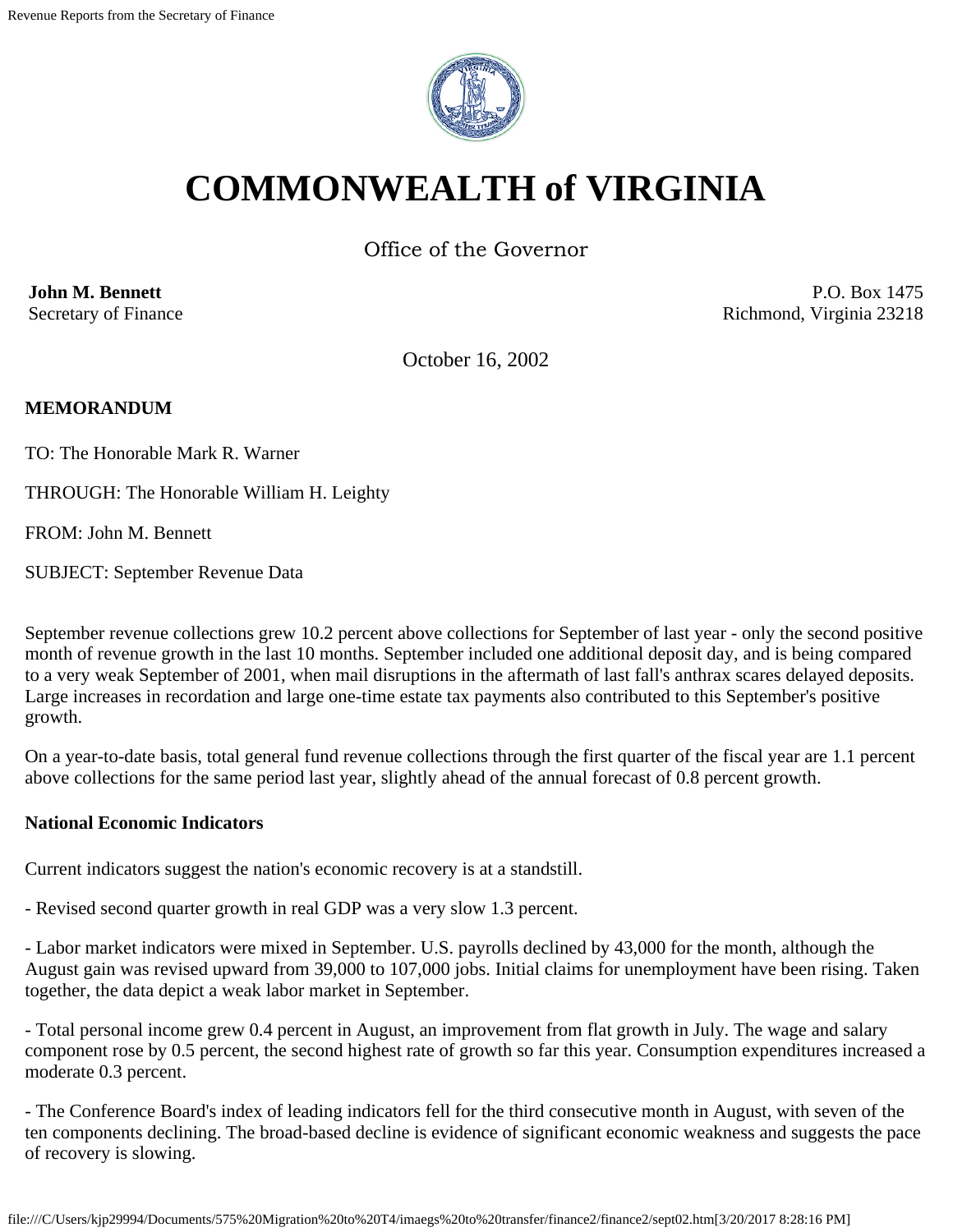- The manufacturing sector appears to be slightly contracting after seven consecutive months of growth. The Institute of Supply Management index (formerly the NAPM) fell to 49.5 percent in September -- below the break-even level of 50.0 percent.

- At its meeting on September 24, the Federal Open Market Committee left interest rates unchanged and maintained a bias toward future easing.

- The consumer price index rose 0.3 percent in August, although inflation remains contained with an increase of just 1.8 percent from a year ago.

- Finally, consumer confidence fell in September for the fourth month in a row, as consumers' view of the labor market deteriorated and buying plans fell dramatically.

### **The Virginia Economy**

The job market in Virginia remains weak. The unemployment rate rose slightly to 4.2 percent in August and payroll employment dropped 0.8 percent compared with August of last year - the thirteenth consecutive month of negative growth. In Northern Virginia, which represents about a third of all jobs in the state, employment declined by 1.2 percent in August.

The Virginia Leading Index rose by 0.2 percent in August after increasing 0.7 percent in July, finally breaking its "up a month, down a month" pattern over the past eight months.

### **September Revenue Collections**

September is a key month because the first estimated payments of the fiscal year are due in both individual and corporate income taxes.

Revenue collections grew 10.2 percent above September of last year, although two factors distorted collections for the month. Last year, mail delivery slowed considerably following the anthrax scares, causing some estimated payment checks to arrive in October. And, September included an extra deposit day this year.

On a year-to-date basis, total revenues have grown 1.1 percent through the first quarter of the fiscal year.

*Individual Income Tax Withholding (62% of general fund revenues):* The additional deposit day in September - making up for the one less day in August -- boosted collections in withholding to 10.5 percent for the month. Year-todate growth through September is 2.8 percent, still below the annual estimate of 3.5 percent growth which was imbedded in the August revenue re-forecast. A pick-up in withholding growth will be necessary in order to meet the 3.5 percent growth projection.

*Individual Income Tax Refunds:* September is typically a slow month for issuing refunds. For the first quarter of fiscal year 2003, refunds were \$119.6 million compared with \$175.3 million in the same period last year, a decline of 31.8 percent.

*Individual Income Tax Nonwithholding (12% of general fund revenues):* The first individual estimated payment of fiscal year 2003 was due in September.

Nonwithholding collections fell 2.3 percent from September of last year. Year-to-date, collections fell 2.7 percent - well ahead of the forecast of -11.6 percent. Last year, about \$15 million of September payments were received in October because of mail disruptions. September collections are therefore weaker than they appear. October collections are likely to be weak in this source and year-to-date growth through October will likely be closer to the annual growth rate in the forecast.

*Sales Tax (22% of general fund revenues):* Sales tax collections for September grew 3.1 percent in September.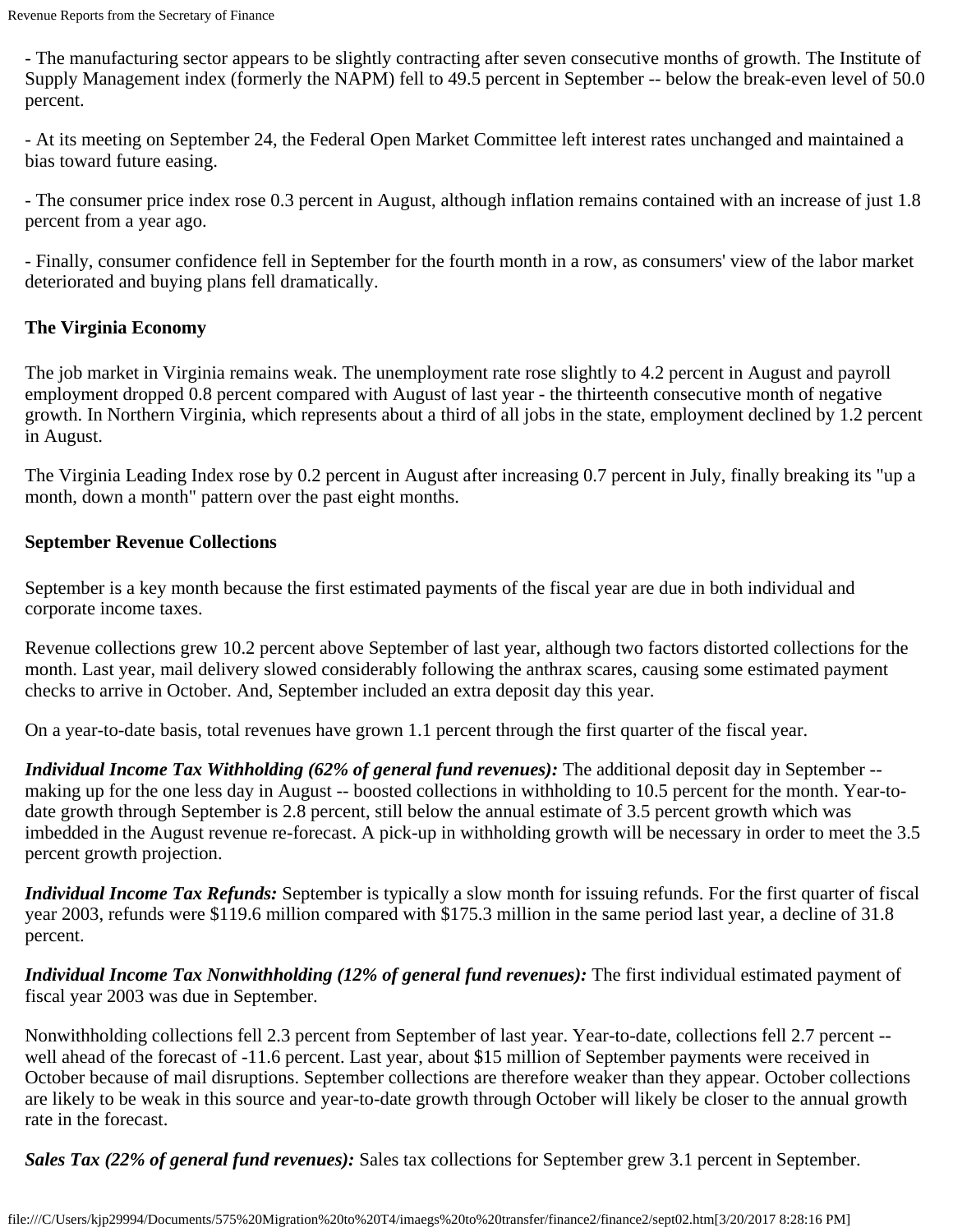Adjusting for accelerated sales tax payments, collections in this source increased 1.8 percent in the first quarter of the fiscal year - behind the forecast of 2.7 percent growth.

*Corporate Income Tax (3% of general fund revenues):* September is the first significant month of corporate income tax receipts for the fiscal year. Estimated payments are due on the fifteenth of the month. Corporate collections grew about 19.0 percent for the month -- \$85.6 million compared with \$72.0 million in September last year.

Year-to-date growth of 15.8 percent is far ahead of the annual estimate of a 7.7 percent decline. Growth in this source is also overstated, because of mail disruptions last September. About \$20 million in estimated payments sent through certified mail last September was received in October. Therefore, a true picture of growth in this source will not be available until the end of October.

*Insurance Premiums Tax (3% of general fund revenues)*: Taxes on the gross receipts of insurance companies were up 5.0 percent from September of last year. Year-to-date growth of 13.9 percent is well ahead of the annual estimate of 4.5 percent growth. Underlying growth in this source will be more evident after refunds are issued in October and November.

## **Other Revenue Sources**

September was not a significant month for a number of other revenue sources. The following list provides data on other key taxes:

|                                               | Year-to-Date | Required to<br>Meet Estimate |
|-----------------------------------------------|--------------|------------------------------|
| $[ABC$ Taxes $(1.1\%$ GF revenues)            | 1.9%         | 1.2%                         |
| Interest Income (1.0% GF revenues)            | $-27.1\%$    | $-70.1\%$                    |
| Public Service Corporations (.9% GF revenues) | 59.6%        | 8.2%                         |

*All Other Revenue.* Revenue from all other sources increased 81.6 percent in September -- \$63.0 million this September compared with \$34.7 million last September. Three sources caused the strong growth - estate payments, recordation taxes, and fines, fees, and forfeitures.

Exceptionally large estate payments were received in September - \$21.5 million compared with \$6.8 million last year. The wave of refinancings continues to drive a sharp increase in recordation taxes. And, collections in fines, forfeitures and fees jumped 41.4 percent, partially due to fee increases.

On a year-to-date basis, collections of all other revenue were 32.2 percent above the same period last year, far ahead of the annual forecast of 13.3 percent growth.

*Lottery Revenues.* The forecast for Lottery revenues was not updated with the August forecast revisions. Year-to-date percent increases and growth rates required to meet the forecast are therefore distorted.

In September, lottery net income increased 18.2 percent over last September as scratch game sales continue to enjoy strong double-digit growth. On a year-to-date basis, growth of 17.3 percent is significantly above the annual growth rate required to meet forecast in the Appropriation Act.

#### **Summary**

September was only the second positive month of revenue growth in ten months. Total year-to-date collections through